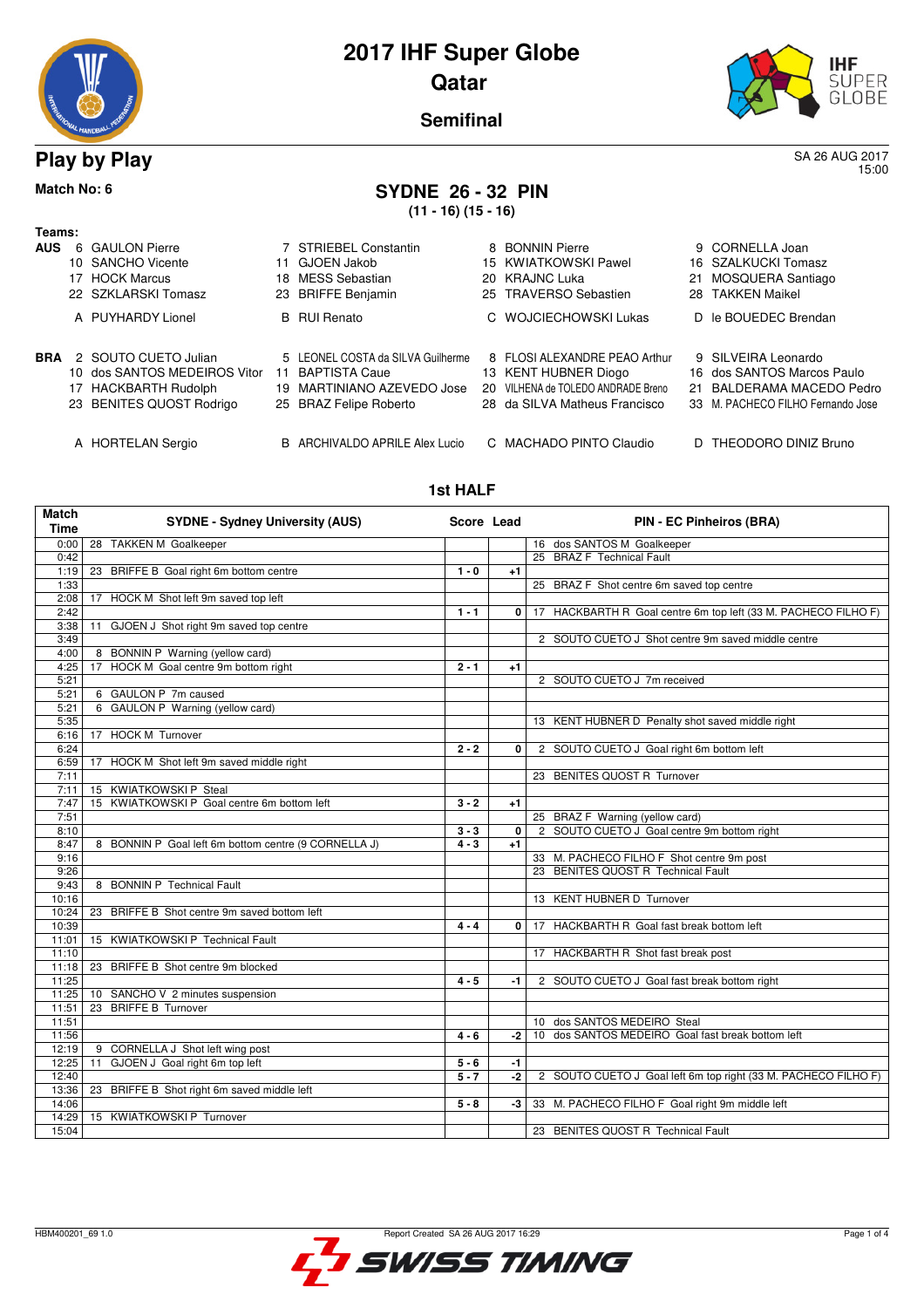



### **Semifinal**

15:00

## **SYDNE 26 - 32 PIN**

**(11 - 16) (15 - 16)**

**1st HALF**

| 9 CORNELLA J 7m received<br>15:50<br>15:50<br>17 HACKBARTH R 7m caused<br>15:50<br>17 HACKBARTH R Warning (yellow card)<br>$-2$<br>16:05<br>17 HOCK M Goal Penalty shot middle left (9 CORNELLA J)<br>$6 - 8$<br>16:52<br>23 BENITES QUOST R 7m received<br>16:52<br>GJOEN J 7m caused<br>11<br>16:52<br>GJOEN J Warning (yellow card)<br>11<br>17:04<br>17 HACKBARTH R Goal Penalty shot top right (23 BENITES QUOST R)<br>$6 - 9$<br>-3<br>17:32<br>$7 - 9$<br>15 KWIATKOWSKI P Goal left 9m middle left<br>$-2$<br>18:06<br>13 KENT HUBNER D Technical Fault<br>18:17<br>17 HOCK M Goal left 9m top right<br>$8 - 9$<br>-1<br>18:47<br>$8 - 10$<br>$-2$<br>33 M. PACHECO FILHO F Goal right 9m middle right<br>19:28<br>2 SOUTO CUETO J Warning (yellow card)<br>23 BRIFFE B 7m received<br>19:47<br>2 SOUTO CUETO J 7m caused<br>19:47<br>19:47<br>2 SOUTO CUETO J 2 minutes suspension<br>17 HOCK M Goal Penalty shot top left (23 BRIFFE B)<br>19:47<br>$9 - 10$<br>$-1$<br>9 SILVEIRA L for 16 dos SANTOS M Goalkeeper<br>20:13<br>20:29<br>16 dos SANTOS M for 9 SILVEIRA L Goalkeeper<br>20:29<br>17 HACKBARTH R Goal right wing top left (33 M. PACHECO FILHO F)<br>$9 - 11$<br>-2<br>20:56<br>23 BRIFFE B Goal right 9m bottom left<br>$10 - 11$<br>$-1$<br>21:23<br>9 SILVEIRA L for 16 dos SANTOS M Goalkeeper<br>21:34<br>33 M. PACHECO FILHO F Shot right 9m saved bottom centre<br>16 dos SANTOS M for 9 SILVEIRA L Goalkeeper<br>21:43<br>21:53<br>15 KWIATKOWSKI P Shot centre 6m saved middle right<br>15 KWIATKOWSKI P Technical Fault<br>22:00<br>22:21<br>25 BRAZ F 7m received<br>22:21<br>6 GAULON P 7m caused<br>6 GAULON P 2 minutes suspension<br>22:21<br>22:25<br>$10 - 12$<br>17 HACKBARTH R Goal Penalty shot middle right (25 BRAZ F)<br>$-2$<br>23:14<br>17 HOCK M Shot left 9m blocked<br>15 KWIATKOWSKI P Shot centre 9m blocked<br>23:27<br>23:57<br>$10 - 13$<br>8 FLOSI ALEXANDRE PE Goal left wing top centre (33 M. PACHECO FILHO F)<br>$-3$<br>24:37<br>17 HOCK M Shot centre 9m post<br>HOCK M Shot centre 9m blocked<br>24:50<br>17<br>23 BRIFFE B Goal right 9m bottom left<br>25:04<br>$11 - 13$<br>$-2$<br>25:43<br>2 SOUTO CUETO J Shot centre 9m saved top right<br>25:53<br>2 SOUTO CUETO J Technical Fault<br>10 SANCHO V Technical Fault<br>26:03<br>26:10<br>$11 - 14$<br>$-3$<br>17 HACKBARTH R Goal fast break bottom right (2 SOUTO CUETO J)<br>26:12<br>Team timeout<br>15 KWIATKOWSKI P Shot right 9m saved top centre<br>26:41<br>B ARCHIVALDO APRILE Warning (yellow card) bench punishment<br>26:56<br>33 M. PACHECO FILHO F Shot centre 9m saved top centre<br>27:15<br>27:37<br>2 SOUTO CUETO J Goal centre 9m middle left<br>$11 - 15$<br>$-4$<br>28:09<br>15 KWIATKOWSKI P Shot right 6m saved middle centre<br>28:48<br>$11 - 16$<br>-5<br>8 FLOSI ALEXANDRE PE Goal left wing middle left<br>29:26<br>STRIEBEL C Shot centre 9m saved bottom right<br>7<br>29:54<br>23 BRIFFE B 2 minutes suspension<br>30:00<br>8 FLOSI ALEXANDRE PE Shot left wing saved top left | <b>Match</b><br><b>Time</b> | <b>SYDNE - Sydney University (AUS)</b> | Score Lead | PIN - EC Pinheiros (BRA) |
|---------------------------------------------------------------------------------------------------------------------------------------------------------------------------------------------------------------------------------------------------------------------------------------------------------------------------------------------------------------------------------------------------------------------------------------------------------------------------------------------------------------------------------------------------------------------------------------------------------------------------------------------------------------------------------------------------------------------------------------------------------------------------------------------------------------------------------------------------------------------------------------------------------------------------------------------------------------------------------------------------------------------------------------------------------------------------------------------------------------------------------------------------------------------------------------------------------------------------------------------------------------------------------------------------------------------------------------------------------------------------------------------------------------------------------------------------------------------------------------------------------------------------------------------------------------------------------------------------------------------------------------------------------------------------------------------------------------------------------------------------------------------------------------------------------------------------------------------------------------------------------------------------------------------------------------------------------------------------------------------------------------------------------------------------------------------------------------------------------------------------------------------------------------------------------------------------------------------------------------------------------------------------------------------------------------------------------------------------------------------------------------------------------------------------------------------------------------------------------------------------------------------------------------------------------------------------------------------------------------------------------------------------------------------------------------------------------------------------------------------------------------------------------------------------------------------------------------------------------------------------------------------------------------------------------------------------------------------------------------------------------------------------------------|-----------------------------|----------------------------------------|------------|--------------------------|
|                                                                                                                                                                                                                                                                                                                                                                                                                                                                                                                                                                                                                                                                                                                                                                                                                                                                                                                                                                                                                                                                                                                                                                                                                                                                                                                                                                                                                                                                                                                                                                                                                                                                                                                                                                                                                                                                                                                                                                                                                                                                                                                                                                                                                                                                                                                                                                                                                                                                                                                                                                                                                                                                                                                                                                                                                                                                                                                                                                                                                                       |                             |                                        |            |                          |
|                                                                                                                                                                                                                                                                                                                                                                                                                                                                                                                                                                                                                                                                                                                                                                                                                                                                                                                                                                                                                                                                                                                                                                                                                                                                                                                                                                                                                                                                                                                                                                                                                                                                                                                                                                                                                                                                                                                                                                                                                                                                                                                                                                                                                                                                                                                                                                                                                                                                                                                                                                                                                                                                                                                                                                                                                                                                                                                                                                                                                                       |                             |                                        |            |                          |
|                                                                                                                                                                                                                                                                                                                                                                                                                                                                                                                                                                                                                                                                                                                                                                                                                                                                                                                                                                                                                                                                                                                                                                                                                                                                                                                                                                                                                                                                                                                                                                                                                                                                                                                                                                                                                                                                                                                                                                                                                                                                                                                                                                                                                                                                                                                                                                                                                                                                                                                                                                                                                                                                                                                                                                                                                                                                                                                                                                                                                                       |                             |                                        |            |                          |
|                                                                                                                                                                                                                                                                                                                                                                                                                                                                                                                                                                                                                                                                                                                                                                                                                                                                                                                                                                                                                                                                                                                                                                                                                                                                                                                                                                                                                                                                                                                                                                                                                                                                                                                                                                                                                                                                                                                                                                                                                                                                                                                                                                                                                                                                                                                                                                                                                                                                                                                                                                                                                                                                                                                                                                                                                                                                                                                                                                                                                                       |                             |                                        |            |                          |
|                                                                                                                                                                                                                                                                                                                                                                                                                                                                                                                                                                                                                                                                                                                                                                                                                                                                                                                                                                                                                                                                                                                                                                                                                                                                                                                                                                                                                                                                                                                                                                                                                                                                                                                                                                                                                                                                                                                                                                                                                                                                                                                                                                                                                                                                                                                                                                                                                                                                                                                                                                                                                                                                                                                                                                                                                                                                                                                                                                                                                                       |                             |                                        |            |                          |
|                                                                                                                                                                                                                                                                                                                                                                                                                                                                                                                                                                                                                                                                                                                                                                                                                                                                                                                                                                                                                                                                                                                                                                                                                                                                                                                                                                                                                                                                                                                                                                                                                                                                                                                                                                                                                                                                                                                                                                                                                                                                                                                                                                                                                                                                                                                                                                                                                                                                                                                                                                                                                                                                                                                                                                                                                                                                                                                                                                                                                                       |                             |                                        |            |                          |
|                                                                                                                                                                                                                                                                                                                                                                                                                                                                                                                                                                                                                                                                                                                                                                                                                                                                                                                                                                                                                                                                                                                                                                                                                                                                                                                                                                                                                                                                                                                                                                                                                                                                                                                                                                                                                                                                                                                                                                                                                                                                                                                                                                                                                                                                                                                                                                                                                                                                                                                                                                                                                                                                                                                                                                                                                                                                                                                                                                                                                                       |                             |                                        |            |                          |
|                                                                                                                                                                                                                                                                                                                                                                                                                                                                                                                                                                                                                                                                                                                                                                                                                                                                                                                                                                                                                                                                                                                                                                                                                                                                                                                                                                                                                                                                                                                                                                                                                                                                                                                                                                                                                                                                                                                                                                                                                                                                                                                                                                                                                                                                                                                                                                                                                                                                                                                                                                                                                                                                                                                                                                                                                                                                                                                                                                                                                                       |                             |                                        |            |                          |
|                                                                                                                                                                                                                                                                                                                                                                                                                                                                                                                                                                                                                                                                                                                                                                                                                                                                                                                                                                                                                                                                                                                                                                                                                                                                                                                                                                                                                                                                                                                                                                                                                                                                                                                                                                                                                                                                                                                                                                                                                                                                                                                                                                                                                                                                                                                                                                                                                                                                                                                                                                                                                                                                                                                                                                                                                                                                                                                                                                                                                                       |                             |                                        |            |                          |
|                                                                                                                                                                                                                                                                                                                                                                                                                                                                                                                                                                                                                                                                                                                                                                                                                                                                                                                                                                                                                                                                                                                                                                                                                                                                                                                                                                                                                                                                                                                                                                                                                                                                                                                                                                                                                                                                                                                                                                                                                                                                                                                                                                                                                                                                                                                                                                                                                                                                                                                                                                                                                                                                                                                                                                                                                                                                                                                                                                                                                                       |                             |                                        |            |                          |
|                                                                                                                                                                                                                                                                                                                                                                                                                                                                                                                                                                                                                                                                                                                                                                                                                                                                                                                                                                                                                                                                                                                                                                                                                                                                                                                                                                                                                                                                                                                                                                                                                                                                                                                                                                                                                                                                                                                                                                                                                                                                                                                                                                                                                                                                                                                                                                                                                                                                                                                                                                                                                                                                                                                                                                                                                                                                                                                                                                                                                                       |                             |                                        |            |                          |
|                                                                                                                                                                                                                                                                                                                                                                                                                                                                                                                                                                                                                                                                                                                                                                                                                                                                                                                                                                                                                                                                                                                                                                                                                                                                                                                                                                                                                                                                                                                                                                                                                                                                                                                                                                                                                                                                                                                                                                                                                                                                                                                                                                                                                                                                                                                                                                                                                                                                                                                                                                                                                                                                                                                                                                                                                                                                                                                                                                                                                                       |                             |                                        |            |                          |
|                                                                                                                                                                                                                                                                                                                                                                                                                                                                                                                                                                                                                                                                                                                                                                                                                                                                                                                                                                                                                                                                                                                                                                                                                                                                                                                                                                                                                                                                                                                                                                                                                                                                                                                                                                                                                                                                                                                                                                                                                                                                                                                                                                                                                                                                                                                                                                                                                                                                                                                                                                                                                                                                                                                                                                                                                                                                                                                                                                                                                                       |                             |                                        |            |                          |
|                                                                                                                                                                                                                                                                                                                                                                                                                                                                                                                                                                                                                                                                                                                                                                                                                                                                                                                                                                                                                                                                                                                                                                                                                                                                                                                                                                                                                                                                                                                                                                                                                                                                                                                                                                                                                                                                                                                                                                                                                                                                                                                                                                                                                                                                                                                                                                                                                                                                                                                                                                                                                                                                                                                                                                                                                                                                                                                                                                                                                                       |                             |                                        |            |                          |
|                                                                                                                                                                                                                                                                                                                                                                                                                                                                                                                                                                                                                                                                                                                                                                                                                                                                                                                                                                                                                                                                                                                                                                                                                                                                                                                                                                                                                                                                                                                                                                                                                                                                                                                                                                                                                                                                                                                                                                                                                                                                                                                                                                                                                                                                                                                                                                                                                                                                                                                                                                                                                                                                                                                                                                                                                                                                                                                                                                                                                                       |                             |                                        |            |                          |
|                                                                                                                                                                                                                                                                                                                                                                                                                                                                                                                                                                                                                                                                                                                                                                                                                                                                                                                                                                                                                                                                                                                                                                                                                                                                                                                                                                                                                                                                                                                                                                                                                                                                                                                                                                                                                                                                                                                                                                                                                                                                                                                                                                                                                                                                                                                                                                                                                                                                                                                                                                                                                                                                                                                                                                                                                                                                                                                                                                                                                                       |                             |                                        |            |                          |
|                                                                                                                                                                                                                                                                                                                                                                                                                                                                                                                                                                                                                                                                                                                                                                                                                                                                                                                                                                                                                                                                                                                                                                                                                                                                                                                                                                                                                                                                                                                                                                                                                                                                                                                                                                                                                                                                                                                                                                                                                                                                                                                                                                                                                                                                                                                                                                                                                                                                                                                                                                                                                                                                                                                                                                                                                                                                                                                                                                                                                                       |                             |                                        |            |                          |
|                                                                                                                                                                                                                                                                                                                                                                                                                                                                                                                                                                                                                                                                                                                                                                                                                                                                                                                                                                                                                                                                                                                                                                                                                                                                                                                                                                                                                                                                                                                                                                                                                                                                                                                                                                                                                                                                                                                                                                                                                                                                                                                                                                                                                                                                                                                                                                                                                                                                                                                                                                                                                                                                                                                                                                                                                                                                                                                                                                                                                                       |                             |                                        |            |                          |
|                                                                                                                                                                                                                                                                                                                                                                                                                                                                                                                                                                                                                                                                                                                                                                                                                                                                                                                                                                                                                                                                                                                                                                                                                                                                                                                                                                                                                                                                                                                                                                                                                                                                                                                                                                                                                                                                                                                                                                                                                                                                                                                                                                                                                                                                                                                                                                                                                                                                                                                                                                                                                                                                                                                                                                                                                                                                                                                                                                                                                                       |                             |                                        |            |                          |
|                                                                                                                                                                                                                                                                                                                                                                                                                                                                                                                                                                                                                                                                                                                                                                                                                                                                                                                                                                                                                                                                                                                                                                                                                                                                                                                                                                                                                                                                                                                                                                                                                                                                                                                                                                                                                                                                                                                                                                                                                                                                                                                                                                                                                                                                                                                                                                                                                                                                                                                                                                                                                                                                                                                                                                                                                                                                                                                                                                                                                                       |                             |                                        |            |                          |
|                                                                                                                                                                                                                                                                                                                                                                                                                                                                                                                                                                                                                                                                                                                                                                                                                                                                                                                                                                                                                                                                                                                                                                                                                                                                                                                                                                                                                                                                                                                                                                                                                                                                                                                                                                                                                                                                                                                                                                                                                                                                                                                                                                                                                                                                                                                                                                                                                                                                                                                                                                                                                                                                                                                                                                                                                                                                                                                                                                                                                                       |                             |                                        |            |                          |
|                                                                                                                                                                                                                                                                                                                                                                                                                                                                                                                                                                                                                                                                                                                                                                                                                                                                                                                                                                                                                                                                                                                                                                                                                                                                                                                                                                                                                                                                                                                                                                                                                                                                                                                                                                                                                                                                                                                                                                                                                                                                                                                                                                                                                                                                                                                                                                                                                                                                                                                                                                                                                                                                                                                                                                                                                                                                                                                                                                                                                                       |                             |                                        |            |                          |
|                                                                                                                                                                                                                                                                                                                                                                                                                                                                                                                                                                                                                                                                                                                                                                                                                                                                                                                                                                                                                                                                                                                                                                                                                                                                                                                                                                                                                                                                                                                                                                                                                                                                                                                                                                                                                                                                                                                                                                                                                                                                                                                                                                                                                                                                                                                                                                                                                                                                                                                                                                                                                                                                                                                                                                                                                                                                                                                                                                                                                                       |                             |                                        |            |                          |
|                                                                                                                                                                                                                                                                                                                                                                                                                                                                                                                                                                                                                                                                                                                                                                                                                                                                                                                                                                                                                                                                                                                                                                                                                                                                                                                                                                                                                                                                                                                                                                                                                                                                                                                                                                                                                                                                                                                                                                                                                                                                                                                                                                                                                                                                                                                                                                                                                                                                                                                                                                                                                                                                                                                                                                                                                                                                                                                                                                                                                                       |                             |                                        |            |                          |
|                                                                                                                                                                                                                                                                                                                                                                                                                                                                                                                                                                                                                                                                                                                                                                                                                                                                                                                                                                                                                                                                                                                                                                                                                                                                                                                                                                                                                                                                                                                                                                                                                                                                                                                                                                                                                                                                                                                                                                                                                                                                                                                                                                                                                                                                                                                                                                                                                                                                                                                                                                                                                                                                                                                                                                                                                                                                                                                                                                                                                                       |                             |                                        |            |                          |
|                                                                                                                                                                                                                                                                                                                                                                                                                                                                                                                                                                                                                                                                                                                                                                                                                                                                                                                                                                                                                                                                                                                                                                                                                                                                                                                                                                                                                                                                                                                                                                                                                                                                                                                                                                                                                                                                                                                                                                                                                                                                                                                                                                                                                                                                                                                                                                                                                                                                                                                                                                                                                                                                                                                                                                                                                                                                                                                                                                                                                                       |                             |                                        |            |                          |
|                                                                                                                                                                                                                                                                                                                                                                                                                                                                                                                                                                                                                                                                                                                                                                                                                                                                                                                                                                                                                                                                                                                                                                                                                                                                                                                                                                                                                                                                                                                                                                                                                                                                                                                                                                                                                                                                                                                                                                                                                                                                                                                                                                                                                                                                                                                                                                                                                                                                                                                                                                                                                                                                                                                                                                                                                                                                                                                                                                                                                                       |                             |                                        |            |                          |
|                                                                                                                                                                                                                                                                                                                                                                                                                                                                                                                                                                                                                                                                                                                                                                                                                                                                                                                                                                                                                                                                                                                                                                                                                                                                                                                                                                                                                                                                                                                                                                                                                                                                                                                                                                                                                                                                                                                                                                                                                                                                                                                                                                                                                                                                                                                                                                                                                                                                                                                                                                                                                                                                                                                                                                                                                                                                                                                                                                                                                                       |                             |                                        |            |                          |
|                                                                                                                                                                                                                                                                                                                                                                                                                                                                                                                                                                                                                                                                                                                                                                                                                                                                                                                                                                                                                                                                                                                                                                                                                                                                                                                                                                                                                                                                                                                                                                                                                                                                                                                                                                                                                                                                                                                                                                                                                                                                                                                                                                                                                                                                                                                                                                                                                                                                                                                                                                                                                                                                                                                                                                                                                                                                                                                                                                                                                                       |                             |                                        |            |                          |
|                                                                                                                                                                                                                                                                                                                                                                                                                                                                                                                                                                                                                                                                                                                                                                                                                                                                                                                                                                                                                                                                                                                                                                                                                                                                                                                                                                                                                                                                                                                                                                                                                                                                                                                                                                                                                                                                                                                                                                                                                                                                                                                                                                                                                                                                                                                                                                                                                                                                                                                                                                                                                                                                                                                                                                                                                                                                                                                                                                                                                                       |                             |                                        |            |                          |
|                                                                                                                                                                                                                                                                                                                                                                                                                                                                                                                                                                                                                                                                                                                                                                                                                                                                                                                                                                                                                                                                                                                                                                                                                                                                                                                                                                                                                                                                                                                                                                                                                                                                                                                                                                                                                                                                                                                                                                                                                                                                                                                                                                                                                                                                                                                                                                                                                                                                                                                                                                                                                                                                                                                                                                                                                                                                                                                                                                                                                                       |                             |                                        |            |                          |
|                                                                                                                                                                                                                                                                                                                                                                                                                                                                                                                                                                                                                                                                                                                                                                                                                                                                                                                                                                                                                                                                                                                                                                                                                                                                                                                                                                                                                                                                                                                                                                                                                                                                                                                                                                                                                                                                                                                                                                                                                                                                                                                                                                                                                                                                                                                                                                                                                                                                                                                                                                                                                                                                                                                                                                                                                                                                                                                                                                                                                                       |                             |                                        |            |                          |
|                                                                                                                                                                                                                                                                                                                                                                                                                                                                                                                                                                                                                                                                                                                                                                                                                                                                                                                                                                                                                                                                                                                                                                                                                                                                                                                                                                                                                                                                                                                                                                                                                                                                                                                                                                                                                                                                                                                                                                                                                                                                                                                                                                                                                                                                                                                                                                                                                                                                                                                                                                                                                                                                                                                                                                                                                                                                                                                                                                                                                                       |                             |                                        |            |                          |
|                                                                                                                                                                                                                                                                                                                                                                                                                                                                                                                                                                                                                                                                                                                                                                                                                                                                                                                                                                                                                                                                                                                                                                                                                                                                                                                                                                                                                                                                                                                                                                                                                                                                                                                                                                                                                                                                                                                                                                                                                                                                                                                                                                                                                                                                                                                                                                                                                                                                                                                                                                                                                                                                                                                                                                                                                                                                                                                                                                                                                                       |                             |                                        |            |                          |
|                                                                                                                                                                                                                                                                                                                                                                                                                                                                                                                                                                                                                                                                                                                                                                                                                                                                                                                                                                                                                                                                                                                                                                                                                                                                                                                                                                                                                                                                                                                                                                                                                                                                                                                                                                                                                                                                                                                                                                                                                                                                                                                                                                                                                                                                                                                                                                                                                                                                                                                                                                                                                                                                                                                                                                                                                                                                                                                                                                                                                                       |                             |                                        |            |                          |
|                                                                                                                                                                                                                                                                                                                                                                                                                                                                                                                                                                                                                                                                                                                                                                                                                                                                                                                                                                                                                                                                                                                                                                                                                                                                                                                                                                                                                                                                                                                                                                                                                                                                                                                                                                                                                                                                                                                                                                                                                                                                                                                                                                                                                                                                                                                                                                                                                                                                                                                                                                                                                                                                                                                                                                                                                                                                                                                                                                                                                                       |                             |                                        |            |                          |
|                                                                                                                                                                                                                                                                                                                                                                                                                                                                                                                                                                                                                                                                                                                                                                                                                                                                                                                                                                                                                                                                                                                                                                                                                                                                                                                                                                                                                                                                                                                                                                                                                                                                                                                                                                                                                                                                                                                                                                                                                                                                                                                                                                                                                                                                                                                                                                                                                                                                                                                                                                                                                                                                                                                                                                                                                                                                                                                                                                                                                                       |                             |                                        |            |                          |
|                                                                                                                                                                                                                                                                                                                                                                                                                                                                                                                                                                                                                                                                                                                                                                                                                                                                                                                                                                                                                                                                                                                                                                                                                                                                                                                                                                                                                                                                                                                                                                                                                                                                                                                                                                                                                                                                                                                                                                                                                                                                                                                                                                                                                                                                                                                                                                                                                                                                                                                                                                                                                                                                                                                                                                                                                                                                                                                                                                                                                                       |                             |                                        |            |                          |
|                                                                                                                                                                                                                                                                                                                                                                                                                                                                                                                                                                                                                                                                                                                                                                                                                                                                                                                                                                                                                                                                                                                                                                                                                                                                                                                                                                                                                                                                                                                                                                                                                                                                                                                                                                                                                                                                                                                                                                                                                                                                                                                                                                                                                                                                                                                                                                                                                                                                                                                                                                                                                                                                                                                                                                                                                                                                                                                                                                                                                                       |                             |                                        |            |                          |
|                                                                                                                                                                                                                                                                                                                                                                                                                                                                                                                                                                                                                                                                                                                                                                                                                                                                                                                                                                                                                                                                                                                                                                                                                                                                                                                                                                                                                                                                                                                                                                                                                                                                                                                                                                                                                                                                                                                                                                                                                                                                                                                                                                                                                                                                                                                                                                                                                                                                                                                                                                                                                                                                                                                                                                                                                                                                                                                                                                                                                                       |                             |                                        |            |                          |
|                                                                                                                                                                                                                                                                                                                                                                                                                                                                                                                                                                                                                                                                                                                                                                                                                                                                                                                                                                                                                                                                                                                                                                                                                                                                                                                                                                                                                                                                                                                                                                                                                                                                                                                                                                                                                                                                                                                                                                                                                                                                                                                                                                                                                                                                                                                                                                                                                                                                                                                                                                                                                                                                                                                                                                                                                                                                                                                                                                                                                                       |                             |                                        |            |                          |
|                                                                                                                                                                                                                                                                                                                                                                                                                                                                                                                                                                                                                                                                                                                                                                                                                                                                                                                                                                                                                                                                                                                                                                                                                                                                                                                                                                                                                                                                                                                                                                                                                                                                                                                                                                                                                                                                                                                                                                                                                                                                                                                                                                                                                                                                                                                                                                                                                                                                                                                                                                                                                                                                                                                                                                                                                                                                                                                                                                                                                                       |                             |                                        |            |                          |
|                                                                                                                                                                                                                                                                                                                                                                                                                                                                                                                                                                                                                                                                                                                                                                                                                                                                                                                                                                                                                                                                                                                                                                                                                                                                                                                                                                                                                                                                                                                                                                                                                                                                                                                                                                                                                                                                                                                                                                                                                                                                                                                                                                                                                                                                                                                                                                                                                                                                                                                                                                                                                                                                                                                                                                                                                                                                                                                                                                                                                                       |                             |                                        |            |                          |
|                                                                                                                                                                                                                                                                                                                                                                                                                                                                                                                                                                                                                                                                                                                                                                                                                                                                                                                                                                                                                                                                                                                                                                                                                                                                                                                                                                                                                                                                                                                                                                                                                                                                                                                                                                                                                                                                                                                                                                                                                                                                                                                                                                                                                                                                                                                                                                                                                                                                                                                                                                                                                                                                                                                                                                                                                                                                                                                                                                                                                                       |                             |                                        |            |                          |
|                                                                                                                                                                                                                                                                                                                                                                                                                                                                                                                                                                                                                                                                                                                                                                                                                                                                                                                                                                                                                                                                                                                                                                                                                                                                                                                                                                                                                                                                                                                                                                                                                                                                                                                                                                                                                                                                                                                                                                                                                                                                                                                                                                                                                                                                                                                                                                                                                                                                                                                                                                                                                                                                                                                                                                                                                                                                                                                                                                                                                                       |                             |                                        |            |                          |
|                                                                                                                                                                                                                                                                                                                                                                                                                                                                                                                                                                                                                                                                                                                                                                                                                                                                                                                                                                                                                                                                                                                                                                                                                                                                                                                                                                                                                                                                                                                                                                                                                                                                                                                                                                                                                                                                                                                                                                                                                                                                                                                                                                                                                                                                                                                                                                                                                                                                                                                                                                                                                                                                                                                                                                                                                                                                                                                                                                                                                                       |                             |                                        |            |                          |
|                                                                                                                                                                                                                                                                                                                                                                                                                                                                                                                                                                                                                                                                                                                                                                                                                                                                                                                                                                                                                                                                                                                                                                                                                                                                                                                                                                                                                                                                                                                                                                                                                                                                                                                                                                                                                                                                                                                                                                                                                                                                                                                                                                                                                                                                                                                                                                                                                                                                                                                                                                                                                                                                                                                                                                                                                                                                                                                                                                                                                                       |                             |                                        |            |                          |
|                                                                                                                                                                                                                                                                                                                                                                                                                                                                                                                                                                                                                                                                                                                                                                                                                                                                                                                                                                                                                                                                                                                                                                                                                                                                                                                                                                                                                                                                                                                                                                                                                                                                                                                                                                                                                                                                                                                                                                                                                                                                                                                                                                                                                                                                                                                                                                                                                                                                                                                                                                                                                                                                                                                                                                                                                                                                                                                                                                                                                                       |                             |                                        |            |                          |
|                                                                                                                                                                                                                                                                                                                                                                                                                                                                                                                                                                                                                                                                                                                                                                                                                                                                                                                                                                                                                                                                                                                                                                                                                                                                                                                                                                                                                                                                                                                                                                                                                                                                                                                                                                                                                                                                                                                                                                                                                                                                                                                                                                                                                                                                                                                                                                                                                                                                                                                                                                                                                                                                                                                                                                                                                                                                                                                                                                                                                                       |                             |                                        |            |                          |
|                                                                                                                                                                                                                                                                                                                                                                                                                                                                                                                                                                                                                                                                                                                                                                                                                                                                                                                                                                                                                                                                                                                                                                                                                                                                                                                                                                                                                                                                                                                                                                                                                                                                                                                                                                                                                                                                                                                                                                                                                                                                                                                                                                                                                                                                                                                                                                                                                                                                                                                                                                                                                                                                                                                                                                                                                                                                                                                                                                                                                                       |                             |                                        |            |                          |

#### **2nd HALF**

| <b>Match</b><br>Time | <b>SYDNE - Sydney University (AUS)</b>  | Score Lead |    | <b>PIN - EC Pinheiros (BRA)</b>           |
|----------------------|-----------------------------------------|------------|----|-------------------------------------------|
| 30:00                | <b>TAKKEN M Goalkeeper</b><br>28        |            |    | 16 dos SANTOS M Goalkeeper                |
| 30:34                | 9 CORNELLA J Goal left wing bottom left | $12 - 16$  | -4 |                                           |
| 30:55                |                                         |            |    | 10 dos SANTOS MEDEIRO Shot left wing post |
| 31:30                | 9 CORNELLA J Shot left wing missed      |            |    |                                           |
| 31:51                |                                         |            |    | 2 SOUTO CUETO J Shot centre 9m missed     |
| 32:31                | HOCK M Shot right 9m blocked            |            |    |                                           |
| 32:51                | HOCK M Shot centre 9m blocked           |            |    |                                           |

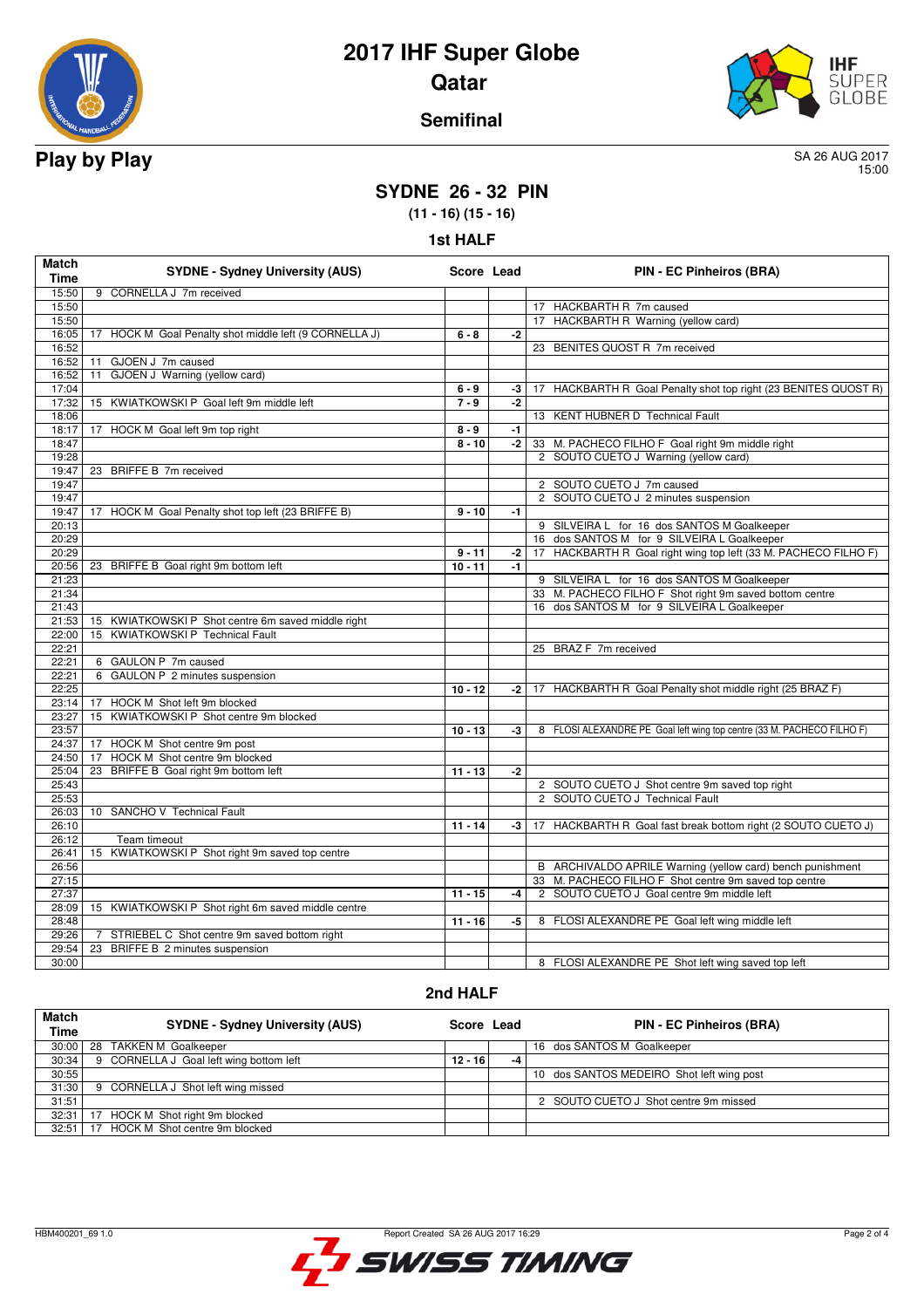



### **Semifinal**

15:00

## **SYDNE 26 - 32 PIN**

**(11 - 16) (15 - 16)**

**2nd HALF**

| <b>Match</b><br><b>Time</b> | <b>SYDNE - Sydney University (AUS)</b>                      | Score Lead |      | <b>PIN - EC Pinheiros (BRA)</b>                                                           |
|-----------------------------|-------------------------------------------------------------|------------|------|-------------------------------------------------------------------------------------------|
| 33:05                       | 15 KWIATKOWSKI P Turnover                                   |            |      |                                                                                           |
| 33:05                       |                                                             |            |      | 10 dos SANTOS MEDEIRO Steal                                                               |
| 33:14                       |                                                             | $12 - 17$  | -5   | 23 BENITES QUOST R Goal centre 6m bottom right (13 KENT HUBNER D)                         |
| 33:47                       |                                                             |            |      | 13 KENT HUBNER D 2 minutes suspension                                                     |
| 34:12<br>34:33              | 23 BRIFFE B Turnover                                        |            |      | 9 SILVEIRA L for 16 dos SANTOS M Goalkeeper                                               |
| 35:09                       |                                                             | $12 - 18$  | -6   | 2 SOUTO CUETO J Goal left 6m middle left                                                  |
| 35:10                       |                                                             |            |      | 16 dos SANTOS M for 9 SILVEIRA L Goalkeeper                                               |
| 35:10                       | 6 GAULON P 2 minutes suspension                             |            |      |                                                                                           |
| 35:26                       | 23 BRIFFE B Goal right 9m bottom centre                     | $13 - 18$  | -5   |                                                                                           |
| 35:40                       |                                                             | $13 - 19$  | -6   | 10 dos SANTOS MEDEIRO Goal left wing bottom centre (33 M. PACHECO FILHO F)                |
| 35:40                       | 10 SANCHO V 2 minutes suspension                            |            |      |                                                                                           |
| 36:26                       | GJOEN J Goal right wing bottom right<br>11                  | $14 - 19$  | -5   |                                                                                           |
| 36:37                       |                                                             | $14 - 20$  | -6   | 10 dos SANTOS MEDEIRO Goal left wing middle left (13 KENT HUBNER D)                       |
| 37:28                       | 17 HOCK M Turnover                                          |            |      |                                                                                           |
| 37:28                       |                                                             |            |      | 10 dos SANTOS MEDEIRO Steal                                                               |
| 37:41                       |                                                             | $14 - 21$  | -7   | 10 dos SANTOS MEDEIRO Goal fast break middle right                                        |
| 38:03                       | 23 BRIFFE B Goal centre 9m bottom right                     | $15 - 21$  | -6   |                                                                                           |
| 38:43<br>38:54              | 6 GAULON P 7m received                                      | $15 - 22$  | $-7$ | 9 SILVEIRA L Goal centre 9m bottom left                                                   |
| 38:54                       |                                                             |            |      | 10 dos SANTOS MEDEIRO 7m caused                                                           |
| 38:54                       |                                                             |            |      | 10 dos SANTOS MEDEIRO 2 minutes suspension                                                |
| 38:55                       | 17 HOCK M Penalty shot saved middle left                    |            |      |                                                                                           |
| 39:20                       |                                                             |            |      | 9 SILVEIRA L for 16 dos SANTOS M Goalkeeper                                               |
| 39:39                       |                                                             | $15 - 23$  | -8   | 17 HACKBARTH R Goal right wing middle right (33 M. PACHECO FILHO F)                       |
| 40:06                       |                                                             |            |      | 16 dos SANTOS M for 9 SILVEIRA L Goalkeeper                                               |
| 40:11                       | 7 STRIEBEL C Shot centre 9m saved top left                  |            |      |                                                                                           |
| 40:32                       |                                                             |            |      | 2 SOUTO CUETO J for 16 dos SANTOS M Goalkeeper                                            |
| 40:55                       |                                                             | $15 - 24$  | -9   | 2 SOUTO CUETO J Goal left 6m middle right                                                 |
| 41:26                       | GJOEN J Shot right wing saved middle right<br>11            |            |      |                                                                                           |
| 41:33                       |                                                             |            |      | 23 BENITES QUOST R Turnover                                                               |
| 41:33                       | 18 MESS S Steal                                             |            |      |                                                                                           |
| 41:46                       | 11<br>GJOEN J Goal fast break middle right                  | $16 - 24$  | -8   |                                                                                           |
| 42:16                       |                                                             |            |      | 9 SILVEIRA L Shot centre 9m blocked                                                       |
| 42:29                       |                                                             |            |      | 17 HACKBARTH R Shot right 6m missed<br>16 dos SANTOS M for 25 BRAZ F Goalkeeper           |
| 42:34<br>42:44              |                                                             |            |      | 17 HACKBARTH R 2 minutes suspension                                                       |
| 42:56                       | 7 STRIEBEL C Shot centre 9m saved top right                 |            |      |                                                                                           |
| 43:28                       |                                                             |            |      | 11 BAPTISTA C for 16 dos SANTOS M Goalkeeper                                              |
| 43:38                       |                                                             | $16 - 25$  | -9   | 9 SILVEIRA L Goal left 6m top centre                                                      |
| 43:48                       |                                                             |            |      | 16 dos SANTOS M for 33 M. PACHECO FILHO F Goalkeeper                                      |
| 43:47                       | 7 STRIEBEL C Goal fast break top left (6 GAULON P)          | $17 - 25$  | -8   |                                                                                           |
| 44:23                       |                                                             |            |      | 23 BENITES QUOST R Technical Fault                                                        |
| 44:35                       | 23 BRIFFE B 7m received                                     |            |      |                                                                                           |
| 44:35                       |                                                             |            |      | 33 M. PACHECO FILHO F 7m caused                                                           |
| 44:49                       | 22 SZKLARSKI T Goal Penalty shot bottom right (23 BRIFFE B) | $18 - 25$  | $-7$ |                                                                                           |
| 45:24                       |                                                             |            |      | 13 KENT HUBNER D Turnover                                                                 |
| 45:24                       | 23 BRIFFE B Steal                                           |            |      |                                                                                           |
| 45:38                       | 8 BONNIN P Goal centre 9m top centre                        | $19 - 25$  | -6   |                                                                                           |
| 45:59                       |                                                             |            |      | 9 SILVEIRA L Shot left 6m missed                                                          |
| 46:56                       | 22 SZKLARSKIT for 28 TAKKEN M Goalkeeper                    |            |      |                                                                                           |
| 47:04                       | 9 CORNELLA J Technical Fault                                |            |      |                                                                                           |
| 47:11<br>47:14              |                                                             |            |      | 10 dos SANTOS MEDEIRO Turnover<br>BALDERAMA MACEDO P for 2 SOUTO CUETO J Goalkeeper<br>21 |
| 47:14                       |                                                             |            |      | 25 BRAZ F for 16 dos SANTOS M Goalkeeper                                                  |
| 47:47                       | 18 MESS S Technical Fault                                   |            |      |                                                                                           |
| 48:03                       |                                                             |            |      | 2 SOUTO CUETO J for 21 BALDERAMA MACEDO P Goalkeeper                                      |
| 48:20                       |                                                             | $19 - 26$  | $-7$ | dos SANTOS MEDEIRO Goal left wing middle left (2 SOUTO CUETO J)<br>10 <sup>1</sup>        |
| 48:31                       |                                                             |            |      | BALDERAMA MACEDO P for 33 M. PACHECO FILHO F Goalkeeper<br>21                             |
| 49:10                       | 23 BRIFFE B Goal right 9m bottom right                      | $20 - 26$  | -6   |                                                                                           |
| 49:25                       |                                                             |            |      | 33 M. PACHECO FILHO F for 21 BALDERAMA MACEDO P Goalkeeper                                |
| 49:49                       |                                                             |            |      | 21 BALDERAMA MACEDO P for 33 M. PACHECO FILHO F Goalkeeper                                |
| 49:46                       |                                                             |            |      | 23 BENITES QUOST R Shot centre 6m saved middle left                                       |